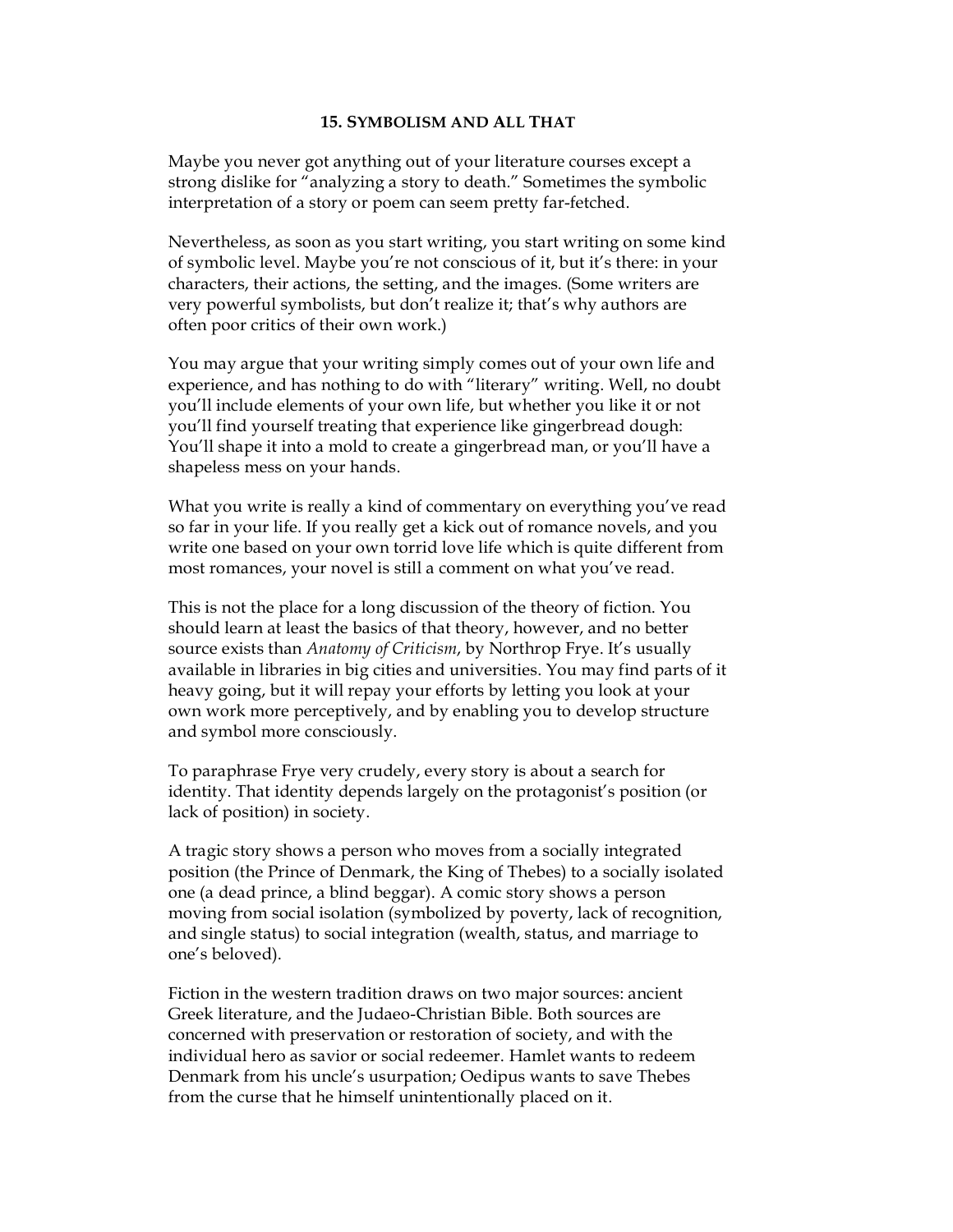In precisely the same way, the private eye redeems his society by identifying who is guilty (and therefore who is innocent); the frontier gunman risks his life to preserve the honest pioneers; the mutant telepath faces danger to search for fellow-mutants.

Now, you can play this straight or you can twist it. The private eye may find that everyone is guilty. The gunman may be in the pay of crooked land speculators. The mutant may find he is sterile, that his talents will die with him. As noted in "Ten Points on Plotting," an ironic plot undercuts its surface meaning. Winston Smith, in *Nineteen Eighty-Four*, is happily integrated at the end of the story, but we don't share his happiness.

How you use symbols can also undercut or change your apparent meaning. Let's take a look at some common symbols and patterns, and how they can comment on your story.

#### **THE NATURAL CYCLE:**

Day to night, spring to winter, youth to old age. These suggest all kinds of imagery:

> light/goodness, darkness/evil spring/hope, winter/despair girl/innocence, crone/evil knowledge, impending death

Northrop Frye argues that we associate images of spring with comedy; images of summer with romance; images of autumn with tragedy; images of winter with satire and irony. Note, however, that here "comedy" means a story of social unification; "tragedy" means a story of social isolation; and "romance" means a story in which the characters are larger than life and encounter wonders usually not seen in reality.

Bear in mind that images associated with these cycles are usually all you need: at the end of *Nineteen Eighty-Four*, a cold April wind kills the crocuses that ought to promise hope and renewal. Similarly, autumn leaves can symbolize an aging person, a dying society, or the onset of evil.

#### **THE NATURAL VERSUS THE HUMAN WORLD:**

Desert/garden Sinister forest/park Pastoral world/city

In western literature, the journey from innocence to experience is often symbolized by the protagonist's journey from an idyllic world close to nature, to an urban world that has closed itself against nature. (In Biblical terms, this is the journey from Eden through the desert of the fallen world, to the Heavenly City.) Returns to the natural world are sometimes successful; sometimes the protagonist manages to bring the urban world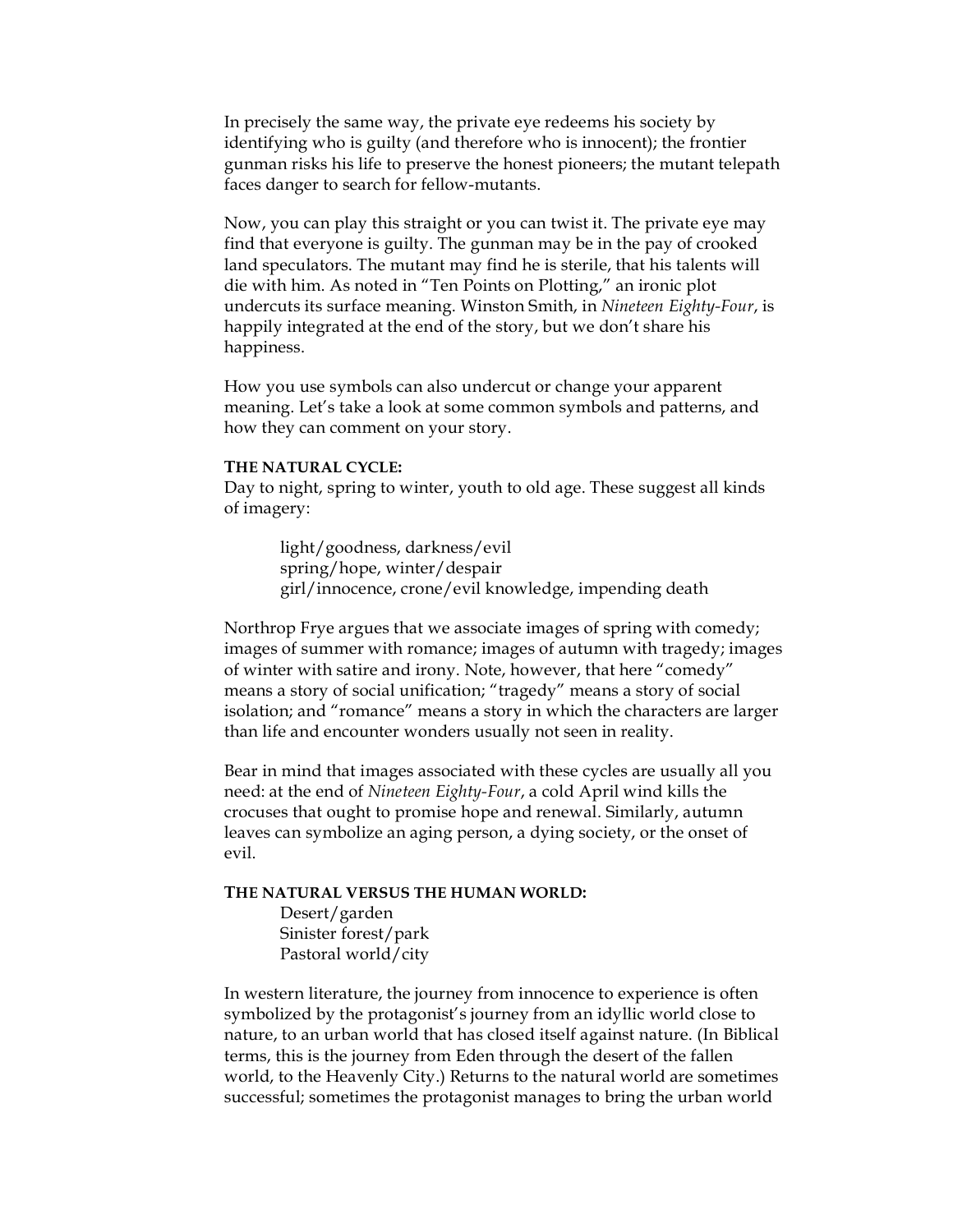into a new harmony with nature. In other cases, an urban hero finds meaning and value through some kind of contact with nature.

# **THE HERO'S QUEST:**

Mysterious or unusual birth

Prophecy that he will overthrow the present order, restore a vanished order

Secluded childhood among humble people in a pastoral setting Signs of the hero's unusual nature

Journey/quest—a series of adventures and ordeals that test the hero, culminating in a climactic confrontation

Death—real or symbolic

Rebirth

Recognition as savior/king; formation of new society around him

# **SYMBOLIC IMAGES:**

A symbol may be good or evil, depending on its context, and the author is quite free to develop the context to convey a particular symbolism. For example, the tree is usually a symbol of life—but not if you use it as the venue for a lynching, or you turn its wood into a crucifix or a gibbet. Here are some images and their most common symbolic meanings:

Garden: nature ordered to serve human needs (*paradis* is a Persian word for garden) Wilderness: nature hostile to human needs River: life, often seen as ending in death as the river ends in the sea Sea: chaos, death, source of life Flower: youth, sexuality; red flowers symbolize death of young men Pastoral animals: Ordered human society Predatory animals: Evil; threats to human order Fire: light, life or hell and lust Sky: heaven, fate or necessity Bridge: Link between worlds, between life and death

### **SYMBOLIC CHARACTERS:**

Different types of characters recur so often that they've acquired their own names. Here are some of the most common:

- *Eiron:* One who deprecates himself and appears less than he really is; includes most types of hero (Ulysses, Frodo, Huck Finn). The term "irony" derives from eiron.
- *Alazon:* An imposter, one who boasts and presents himself as more than he really is; subtypes include the braggart soldier (General Buck Turgidson in *Dr. Strangelove*) and obsessed philosopher/mad scientist (Saruman, Dr. Strangelove). In my novel *Tsunami*, I named my villain Allison; although he starts as a movie director,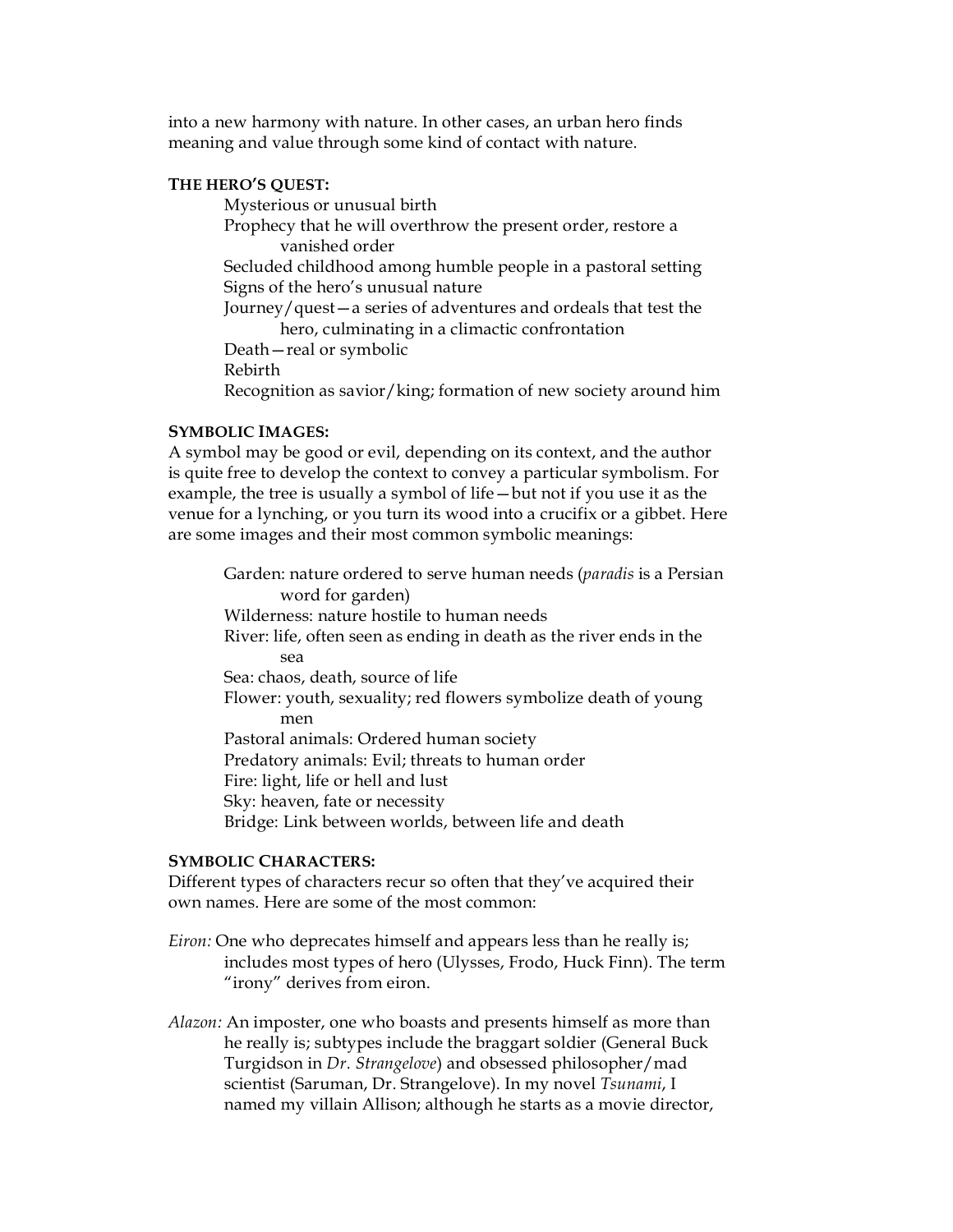he ends up as a braggart soldier.

- *Tricky slave:* Hero's helper (Jim in *Huckleberry Finn*; Gollum in *The Lord of the Rings*).
- *Helpful giant:* Hero's helper; in tune with nature (Ents in *TLOR*; Chewbacca in *Star Wars*).

*Wise old man:* Hero's helper; possessor of knowledge (Gandalf, Obi-Wan Kenobi).

*Buffoon:* Creates a festive mood, relieves tension (Sam Gamgee, Mercutio).

*Churl:* Straight man, killjoy or bumpkin (Uriah Heep).

- *Fair maiden:* Symbol of purity and redemption (Rowena) or of repressed sexuality (any number of Ice Maidens).
- *Dark woman:* Symbol of lust & temptation (or of natural sexuality).
- *Hero's double:* Represents the dark side of the hero's character (Ged's shadow in *Wizard of Earthsea*).

Since these images are much older than what is now politically correct, they can cause problems; readers may see them as affirmations of old, oppressive social values. However, many modern writers now use them ironically to criticize, not endorse, the values the images originally expressed. Nevertheless, be aware that if your heroines are always blonde virgins and your villainesses are always seductive brunettes, you may be sending a message you don't consciously intend.

Be aware also that you're perfectly free to develop your own symbolic system. Just as the "Rosebud" sled in *Citizen Kane* symbolizes Kane's lost childhood innocence, you can make a symbol out of a hat rack, a catcher's mitt, or an old bus schedule.

You're also free to make your symbols understandable to your readers, or to keep them part of your private mythology. If you associate a catcher's mitt with your the death of your hero's father, the reader will understand—on some level—what you're trying to say. If the catcher's mitt seems important to your hero, but you don't tell us why, we can only guess at the symbolic meaning.